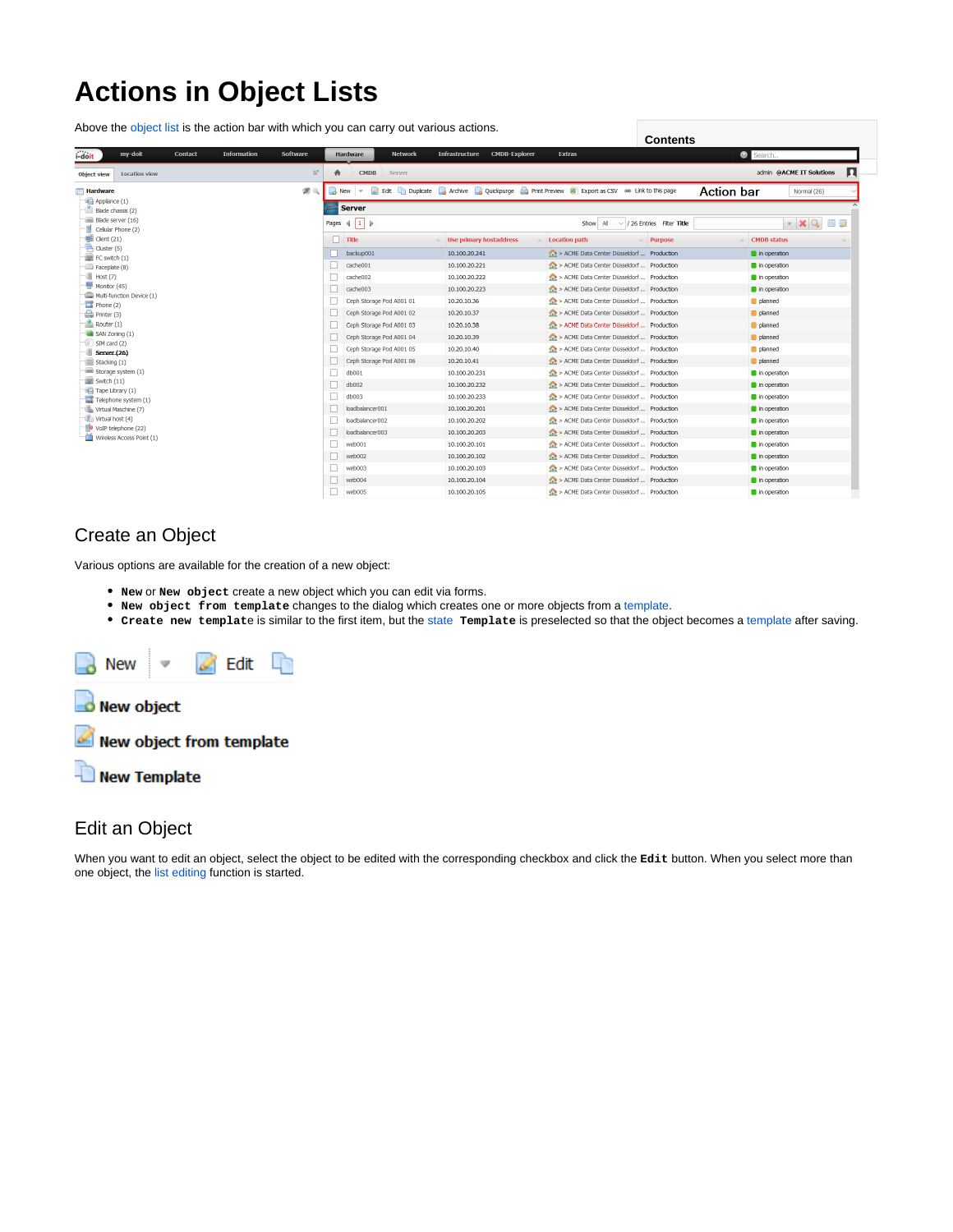| i-doit<br>my-doit<br><b>Contact</b>                                                                                                                                                                                                 | <b>Information</b><br><b>Software</b>             | <b>Network</b><br><b>Hardware</b>       | <b>CMDB-Explorer</b><br><b>Infrastructure</b>                                                   | <b>Extras</b>                                |                                 | Search.                                       |
|-------------------------------------------------------------------------------------------------------------------------------------------------------------------------------------------------------------------------------------|---------------------------------------------------|-----------------------------------------|-------------------------------------------------------------------------------------------------|----------------------------------------------|---------------------------------|-----------------------------------------------|
| <b>Location view</b><br><b>Object view</b>                                                                                                                                                                                          | $\mathbb{E}^n$<br>合                               | <b>CMDB</b><br>Server                   |                                                                                                 |                                              |                                 | Л<br>admin @ACME IT Solutions                 |
| <b>Hardware</b>                                                                                                                                                                                                                     | $\not\!\!\mathcal{D} \, \mathbb{Q}$<br>$\sim$ New | $\mathbf{v}$                            | Edit Duplicate A Archive A Quickpurge Print Preview <b>B</b> Export as CSV 68 Link to this page |                                              |                                 | Normal (26)<br>$\checkmark$                   |
| Applance (1)                                                                                                                                                                                                                        |                                                   | <b>Server</b>                           |                                                                                                 |                                              |                                 |                                               |
| Blade chassis (2)<br>Blade server (16)                                                                                                                                                                                              |                                                   |                                         |                                                                                                 |                                              |                                 |                                               |
| Cellular Phone (2)                                                                                                                                                                                                                  |                                                   | Pages $\parallel 1 \parallel \parallel$ |                                                                                                 | All<br>Show                                  | $\vee$ / 26 Entries Fiter Title | $\mathbf{v}$ $\mathbf{X}$ $\mathbf{Q}$<br>e p |
| $\blacksquare$ Client (21)<br>$\Rightarrow$ Cluster (5)<br>$\equiv$ FC switch $(1)$<br>Faceplate (8)<br>$\Box$ Host (7)<br>$M$ Monitor (45)<br>Multi-function Device (1)<br>Phone(2)<br>Printer (3)<br>Router (1)<br>SAN Zoning (1) |                                                   | Title                                   | Use primary hostaddress                                                                         | <b>Location path</b>                         | <b>Purpose</b>                  | <b>CMDB status</b>                            |
|                                                                                                                                                                                                                                     |                                                   | backup001                               | 10.100.20.241                                                                                   | A > ACME Data Center Düsseldorf  Production  |                                 | In operation                                  |
|                                                                                                                                                                                                                                     |                                                   | cache001                                | 10.100.20.221                                                                                   | > ACME Data Center Düsseldorf  Production    |                                 | in operation                                  |
|                                                                                                                                                                                                                                     |                                                   | cache002                                | 10.100.20.222                                                                                   | ACME Data Center Düsseldorf  Production      |                                 | in operation                                  |
|                                                                                                                                                                                                                                     |                                                   | cache003                                | 10.100.20.223                                                                                   | A > ACME Data Center Düsseldorf  Production  |                                 | n operation                                   |
|                                                                                                                                                                                                                                     |                                                   | Ceph Storage Pod A001 01                | 10.20.10.36                                                                                     | > ACME Data Center Düsseldorf  Production    |                                 | planned                                       |
|                                                                                                                                                                                                                                     |                                                   | Ceph Storage Pod A001 02                | 10.20.10.37                                                                                     | A > ACME Data Center Düsseldorf  Production  |                                 | planned                                       |
|                                                                                                                                                                                                                                     |                                                   | Ceph Storage Pod A001 03                | 10.20.10.38                                                                                     | A > ACME Data Center Düsseldorf  Production  |                                 | planned                                       |
|                                                                                                                                                                                                                                     |                                                   | Ceph Storage Pod A001 04                | 10.20.10.39                                                                                     | ACME Data Center Düsseldorf  Production      |                                 | planned                                       |
| SIM card (2)<br>Server (26)                                                                                                                                                                                                         |                                                   | Ceph Storage Pod A001 05                | 10.20.10.40                                                                                     | AL > ACME Data Center Düsseldorf  Production |                                 | planned                                       |
| Stacking (1)                                                                                                                                                                                                                        |                                                   | Ceph Storage Pod A001 06                | 10.20.10.41                                                                                     | > ACME Data Center Düsseldorf  Production    |                                 | planned                                       |
| Storage system (1)                                                                                                                                                                                                                  |                                                   | db <sub>001</sub>                       | 10.100.20.231                                                                                   | ACME Data Center Düsseldorf  Production      |                                 | in operation                                  |
| $\equiv$ Switch (11)<br>Tape Library (1)                                                                                                                                                                                            |                                                   | db002                                   | 10,100,20,232                                                                                   | A > ACME Data Center Düsseldorf  Production  |                                 | n operation                                   |
| Telephone system (1)                                                                                                                                                                                                                |                                                   | db003                                   | 10.100.20.233                                                                                   | ACME Data Center Düsseldorf  Production      |                                 | in operation                                  |
| Virtual Maschine (7)<br>Virtual host (4)<br>VoIP telephone (22)<br>Wireless Access Point (1)                                                                                                                                        |                                                   | loadbalancer001                         | 10.100.20.201                                                                                   | A > ACME Data Center Düsseldorf  Production  |                                 | n operation                                   |
|                                                                                                                                                                                                                                     |                                                   | loadbalancer002                         | 10.100.20.202                                                                                   | A > ACME Data Center Düsseldorf  Production  |                                 | in operation                                  |
|                                                                                                                                                                                                                                     |                                                   | loadbalancer003                         | 10.100.20.203                                                                                   | ACME Data Center Düsseldorf  Production      |                                 | in operation                                  |
|                                                                                                                                                                                                                                     |                                                   | web001                                  | 10,100,20,101                                                                                   | A > ACME Data Center Düsseldorf  Production  |                                 | In operation                                  |
|                                                                                                                                                                                                                                     |                                                   | web002                                  | 10.100.20.102                                                                                   | > ACME Data Center Düsseldorf  Production    |                                 | n operation                                   |
|                                                                                                                                                                                                                                     |                                                   | web003                                  | 10.100.20.103                                                                                   | ALCOME Data Center Düsseldorf  Production    |                                 | in operation                                  |
|                                                                                                                                                                                                                                     |                                                   | web004                                  | 10.100.20.104                                                                                   | A > ACME Data Center Düsseldorf  Production  |                                 | n operation                                   |
|                                                                                                                                                                                                                                     |                                                   | web005                                  | 10.100.20.105                                                                                   | ACME Data Center Düsseldorf  Production      |                                 | in operation                                  |
|                                                                                                                                                                                                                                     |                                                   | web006                                  | 10.100.20.106                                                                                   | ACME Data Center Düsseldorf  Production      |                                 | n operation                                   |

### Duplicate an Object

Use the **Duplicate button** to [duplicate an object with its attributes](https://kb.i-doit.com/display/en/Duplicate+Objects).

### Objects: Archive, Mark as Deleted, Restore or Delete Irrevocably

You can click the corresponding buttons to **Archive**, **Delete**, **Restore**, **Purge** and **Quickpurge** when you want to change the [state](https://kb.i-doit.com/display/en/Life+and+Documentation+Cycle) of one or more objects or you even want to delete them irrevocably.

### Print Preview

A pop-up window showing the list with an optimized view for printing opens by activating the **Print Preview** button. The list is supplemented with attributes which are displayed on the summary page of the corresponding object.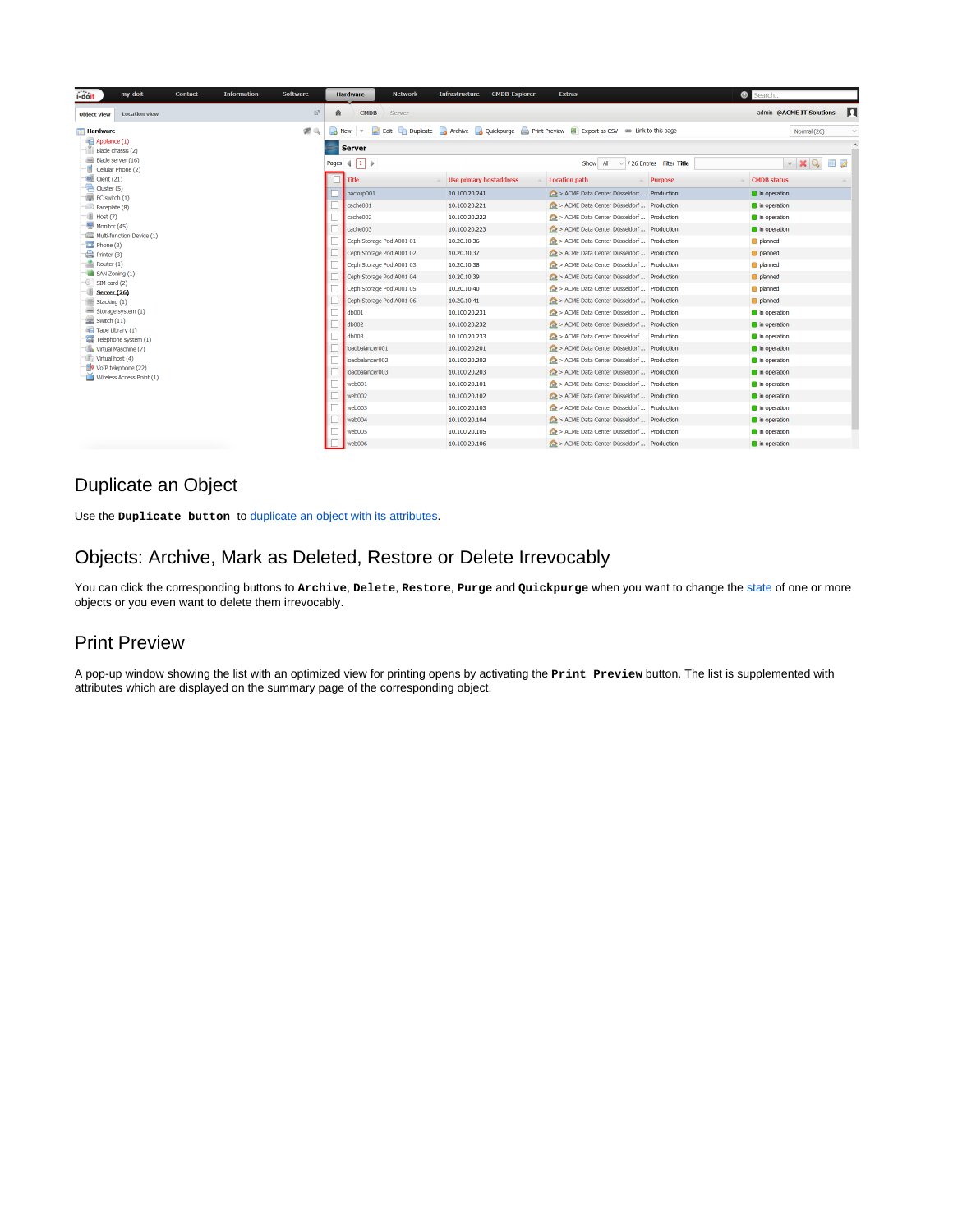## **ACME IT Solutions** <u> I-doit</u>

#### **Objects**

| backup001 (Server)                                                                                                                                                  |                                                                                                                                                                       |  |  |  |  |
|---------------------------------------------------------------------------------------------------------------------------------------------------------------------|-----------------------------------------------------------------------------------------------------------------------------------------------------------------------|--|--|--|--|
| General                                                                                                                                                             |                                                                                                                                                                       |  |  |  |  |
| Category: Demo<br>Condition: Normal<br>Object ID: 3569<br>Description:                                                                                              | Title: backup001<br>SYS-ID: SRV_000003568<br>Purpose: Production<br>Creation date: 2017-03-07 15:57:48<br>Date of change: 2017-10-11 15:22:22<br>Status: in operation |  |  |  |  |
| <b>Location</b>                                                                                                                                                     |                                                                                                                                                                       |  |  |  |  |
|                                                                                                                                                                     | ACME Data Center Düsseldorf > Ground Floor > Computer Room A > Colo A002                                                                                              |  |  |  |  |
| <b>Model</b>                                                                                                                                                        |                                                                                                                                                                       |  |  |  |  |
| Manufacturer: Lenovo<br>Model:<br>Product ID:<br>Service Tag:<br>Serial number:<br>Firmware:<br>Description:                                                        | <b>ThinkServer RD350</b>                                                                                                                                              |  |  |  |  |
| <b>Form factor</b>                                                                                                                                                  |                                                                                                                                                                       |  |  |  |  |
| Form factor: 19"<br>Rack units: 1                                                                                                                                   | Width: 482 mm<br>Height: 43 mm<br>Depth: 803 mm                                                                                                                       |  |  |  |  |
| Print preview of the web browser<br>Ø<br>The applied web browser can also generate a print preview. Here the superfluous elements of the Web GUI are not displayed: |                                                                                                                                                                       |  |  |  |  |

Firefox: **File Print preview**

Chrome: **Menu Print…** or **STRG+P**

### Export Object List as CSV File

You can download the displayed object list [as a file in CSV format](https://kb.i-doit.com/display/en/CSV+Data+Export) with the Export as CSV button and then process it with third-party applications.

### Link to this Page

To reload the page and thus the object list you can use the **Link to this page** button. This button is also useful to get the unique URL. However, it should correspond to the URL shown in the address bar of the web browser.

### Change of State

If you want to display only objects with a certain [state](https://kb.i-doit.com/display/en/Life+and+Documentation+Cycle), you can select the corresponding state with the drop-down menu on the right side of the action bar. You can see how many objects are in the respective state by the indications enclosed in parenthesis. As standard, the selected state is set to **Normal**. A change to another state is saved and therefore affects all other object lists..

2017-10-11 16:05:42